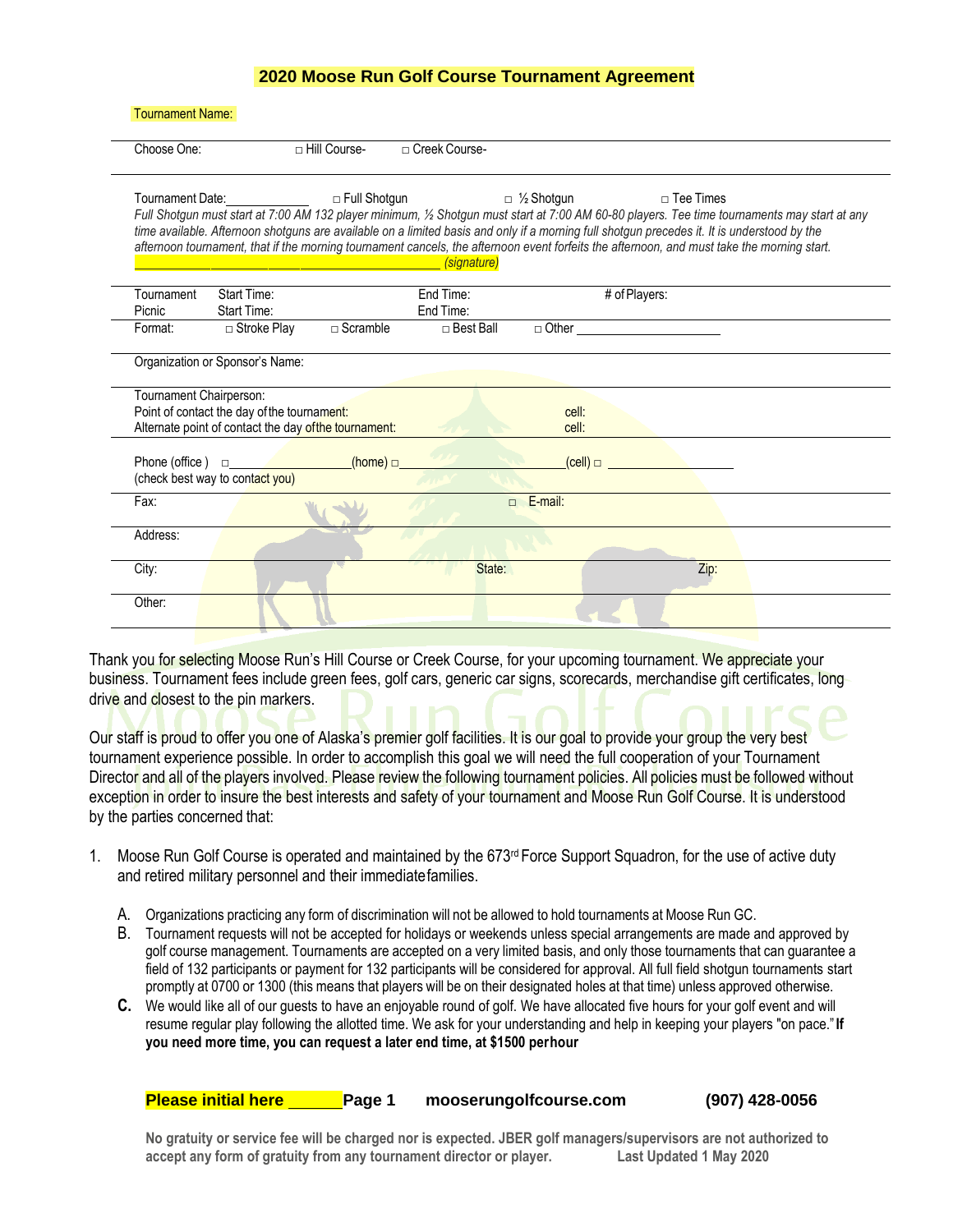- **initial** D. For  $\frac{1}{2}$  shotgun starts, 1 beverage server will be provided. For full shotgun starts, 2 beverage servers will be provided (upon request). Any additional beverage cars or beverage stations will be an additional expense. We must be notified at least one week in advance of your need for extra F&Bstaff.
- E. For other than shotgun starts, one tee time may be reserved every hour during your tournament for active duty and stand-by personnel.
- F. Each group will designate a Tournament Director who will be responsible for making sure all of the Moose Run GC policies and rules are clear to each player in thegroup.
- remove the offending players or groups from the golf course. Cell phone G. Should there be any violation of Moose Run GC's rules or policies, the Tournament Director will be notified and will be asked to
- H. Only two (2) golf cars are allowed per foursome.
- I. Only two (2) riders per golf car are allowed at all times. Golf cars must be kept on cart paths around tee boxes and greens. Violation of golf car rules will result in the removal from the course without refund of their entryfee.
- **initial** J. Any damage to the golf course, golf cars, or rental clubs by any golfers in the group will also be the personal responsibility of the Tournament Director and the company or non-profit organization involved in thetournament.
- K. In the event of inclement weather, the Moose Run GC management alone will determine if the course is playable. Every reasonable effort will be made to complete the event in the case of a weather delay, so long as the safety of golfers, course staff, and the course itself are notjeopardized.
- L. If a weather delay is minimal and the severe weather passes, each group will resume from the position on the course where it was when play was stopped.
- M. In the event that severe weather forces play to stop permanently, a rain check will be issued to each player in proportion to the extent of the round that was cancelled.
- N. In the event that weather causes the complete cancellation of a tournament, every reasonable effort will be made to reschedule the event. If a reschedule date cannot be agreed upon, the tournament will be refunded its unused proportion of fees.
- O. A reservation deposit is due upon tournament confirmation and no later than 90 days prior to the scheduled event date. (\$1000 for Civilian Full SG, \$500 for Civilian Half SG, and \$250 for Military tournaments). The tournament date may be released if this deposit is not received 90 days prior. **Date needed**
- P. Event payments may be made with check, Visa or Master Card, FSS gift card or cash to Moose Run Golf Course PO Box 5310 JBER, AK 99505. Split payment methods are acceptable.
- **Q.** A rules sheet, list of players and the order of play must be given by the Tournament Director to the MRGC Coordinator(s) a minimum of Five (5) days prior to the starting time. If a shotgun start, a list of players and their starting holes will be furnished. **Date needed**
- R. The Tournament Director must sign and date this agreement and return it with his/her tournament contract letter, along with the appropriate reservation deposit. **Date needed**
- S. All fees and charges must be paid in full with-in 30 days of your event. Other payment arrangements may be made with the approval of the tournament director and Moose Runmanagement. **initial**
- T. Please be advised: Permanent greens are not guaranteed. Temporary greens may be in play during your event if Moose Run Golf Course Superintendents deemnecessary. **initial**
- **2. Refund of Deposit as Follows:**
	- **If cancelled at least 90 days or more prior to the event, 100% refund.**
	- **If cancelled at least 60 days or more prior to the event, 75% refund.**
	- **If cancelled at least 30 days or more prior to the event, 50% refund.**
	- **No refund if event is cancelled less than 29 days prior to scheduled tournament.**
	- **All tee times for your tournament must be confirmed at least ten days prior to the date of your tournament.**  Moose Run GC will release, to open-play, all tournament tee times that are not confirmed seven days inadvance.

**Please initial here Page 2 mooserungolfcourse.com (907) 428-0056**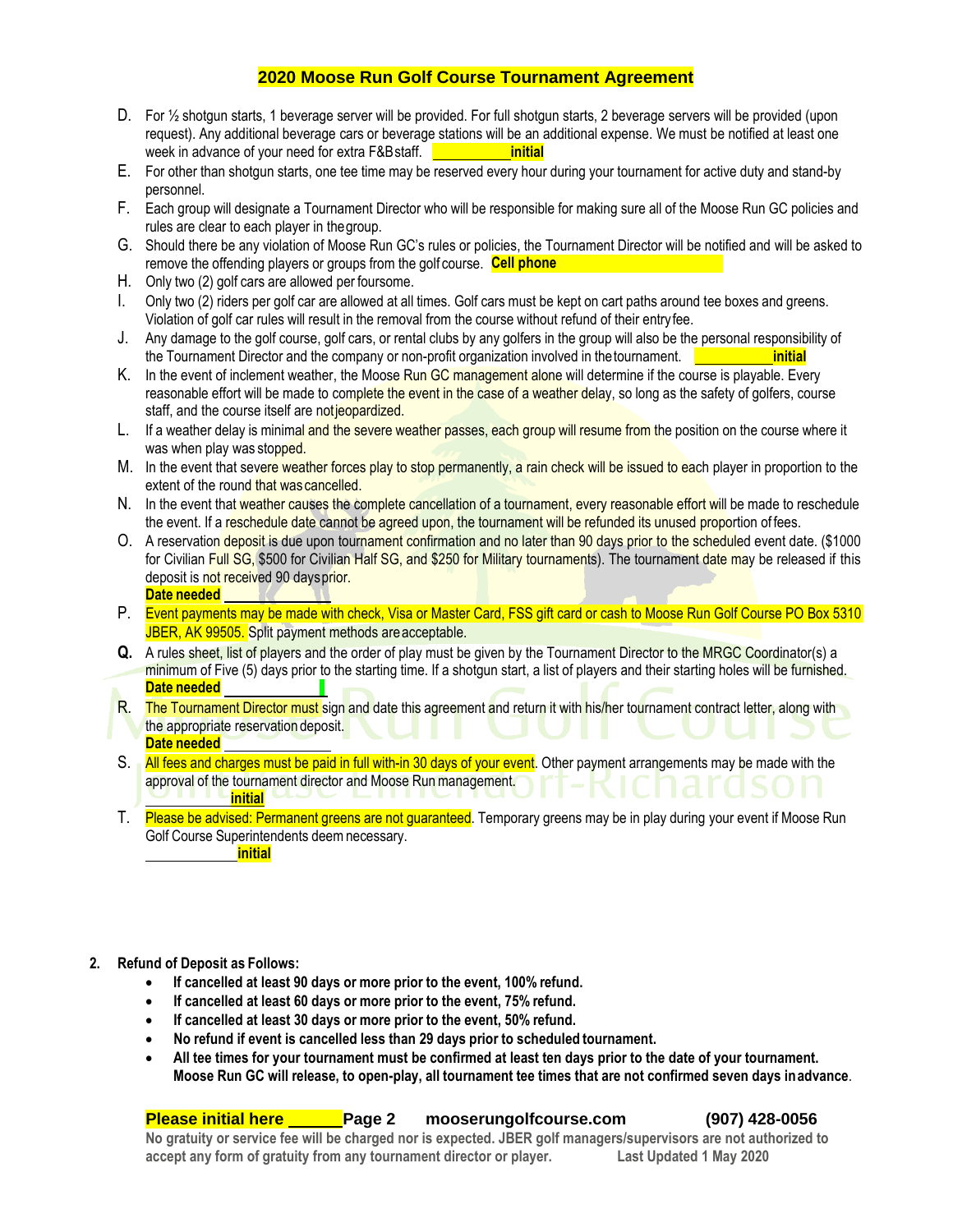- The individual or organization submitting this contract is responsible for guaranteeing payment for 95% of the confirmed tee times.
- 3. Hole-in-One Information:

Hole-in-one insurance companies will accept the yardage for hole-in-one holes as shown on this contract. **We ask that you please do not exceed the yardages shown.** It is important that the individual responsible for your tournament's hole-inone information fax a copy of the hole-in-one insurance contract at least one week prior to the tournament. If we do not receive a hole-in-one contract, we cannot guarantee proper setting of the tee markers, nor can we certify to the insurance company that the hole was properly set in the event a hole-in-one is made. Please E-Mail copies of all contracts to tournaments@mooserungolfcourse.com, Attention: Tournament Coordinator/s.

- 4. Rules of play:
	- a. All players must register in the Golf Shop and receive a daily greens fee receipt, unless other arrangements are made. Players in shotgun start tournaments are not required to obtain a daily greens fee receipt.
	- b. Players must retain the greens fee receipt while on the golf course to show proof of payment.
	- c. Each player must have an individual set of clubs. Sharing clubs from one bag is prohibited.<br>d. Play will be for foursomes only. Special arrangements must be made for fivesomes and ma
	- Play will be for foursomes only. Special arrangements must be made for fivesomes and may only be permitted for scramble format type events.
	- e. For tee time tournaments players must be registered and at the 1<sup>st</sup> tee at least 15 minutes prior to their assigned tee time. Tardiness may result in a forfeited teetime.
	- f. For shotgun starts players must be registered and at their assigned Golf Car 15 minutes prior to the shotgun start.
	- g. Remember Course Etiquette: repair ball marks, replace divots, and rake all bunkers.
	- h. The Moose Run GC has a "Keep Pace" policy. This calls for five hours to be the maximum length of time to complete 18 holes. We will monitor pace of play and, if necessary, have groups skip holes to accomplish this pace. For the enjoyment of all tournament players, and those players following your tournament, please help us meet this pace.
	- i. Moose Run GC reserves the right to maintain and enforce a proper pace of play. Moose Run GC staff will give two warnings and then the slow individual or group will be moved back into their appropriate place on the golf course (behind the group that started in front of them). Repeatedly falling behind after being moved back into place may result in the individual or group being eliminated from the tournament. It is strongly recommended that this rule be stipulated in your tournament rules or other tournament handouts.
- 5. Website Advertising
	- a. May we put your Tournament's Name on the Tournament Calendar on our Website? YES NO
	- b. If YES please e-mail us a link to your website or Tournament Flyer.

## **Base Elmendorf-Richards** *Timeline*

*At signing of tournament contract or NLT 90 days prior to the event send* Deposit (\$1000, \$500, \$250) to Moose Run Golf Course, PO Box 5310, JBER, AK 99505

## *Ten days in advance* **~**

Firm count number of players, food and beverage count, and number of Moose Run GC beverage car drivers needed*. S*ubmit to the Moose Run GC a copy of hole-in-one contract (fax: 428-3942); If scorer is needed; email logo for car signs; special events criteria (long drive, closest to the pin, etc.). *Five days before tournament* **~** 

Submit to MRGC a copy of tournament pairings and rules sheet

**Please initial here**

**Page 3 mooserungolfcourse.com (907) 428-0056**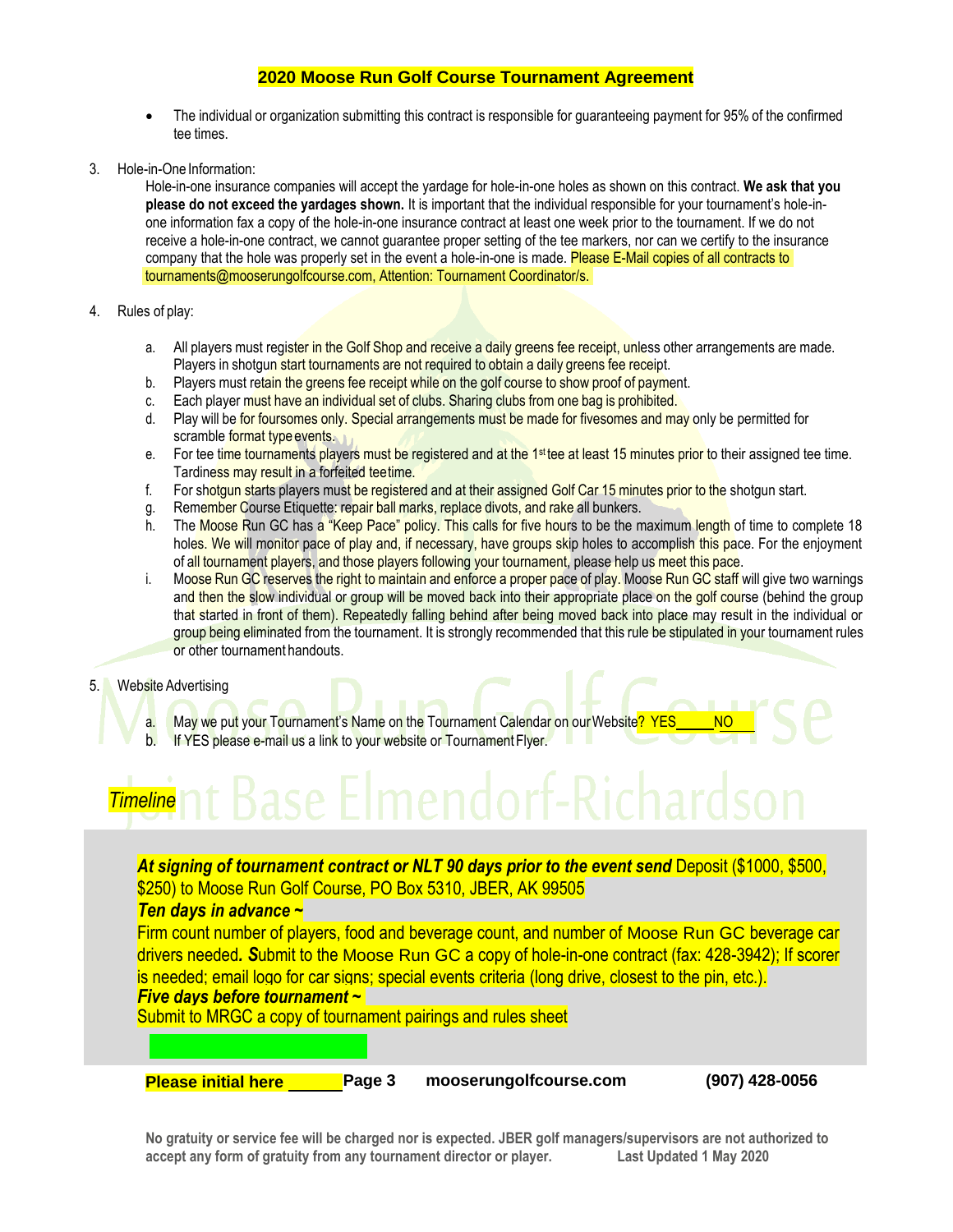| 2020 Moose Run Golf Course Tournament Fees                                                                       |                                                                                                                                    |                                      |                              |                                                                                                |                         |                             |  |  |
|------------------------------------------------------------------------------------------------------------------|------------------------------------------------------------------------------------------------------------------------------------|--------------------------------------|------------------------------|------------------------------------------------------------------------------------------------|-------------------------|-----------------------------|--|--|
| $E1 - E4$                                                                                                        | $E5 - Up$                                                                                                                          |                                      | <b>Civilian Creek Course</b> |                                                                                                |                         | <b>Civilian Hill Course</b> |  |  |
| \$34 per person                                                                                                  | \$41 per person                                                                                                                    |                                      | \$73 per person              |                                                                                                |                         | \$69 per person             |  |  |
| (\$2 per Military Player and \$3 per Civilian Player Given Back in the Form of FSS Gift Cards)                   |                                                                                                                                    |                                      |                              |                                                                                                |                         |                             |  |  |
|                                                                                                                  |                                                                                                                                    |                                      |                              | For your information only a guide to help you figure out "how much" your tournament will cost. |                         |                             |  |  |
| Number of Players                                                                                                |                                                                                                                                    |                                      |                              |                                                                                                |                         |                             |  |  |
| <b>Tournament Fees</b>                                                                                           |                                                                                                                                    | $X$ (see above)                      |                              |                                                                                                | $\equiv$                |                             |  |  |
| Range Balls                                                                                                      |                                                                                                                                    | X \$1 per player                     |                              |                                                                                                |                         |                             |  |  |
| Non-Alcoholic Beverage & Food                                                                                    |                                                                                                                                    |                                      |                              | X \$4 (per player, soft drinks, food, snacks)                                                  |                         |                             |  |  |
| Corkage Fee                                                                                                      |                                                                                                                                    |                                      |                              |                                                                                                |                         |                             |  |  |
| Scoring Tournament                                                                                               |                                                                                                                                    | No Charge                            |                              |                                                                                                |                         |                             |  |  |
| Car Signs                                                                                                        |                                                                                                                                    | No Charge (please provide your logo) |                              |                                                                                                |                         |                             |  |  |
| Miscellaneous (i.e. Work Cart)                                                                                   |                                                                                                                                    | \$50 per cart                        |                              |                                                                                                |                         |                             |  |  |
| Beverage Car                                                                                                     |                                                                                                                                    | <b>No Charge</b>                     |                              |                                                                                                | $=$                     |                             |  |  |
| 1 for 1/2 Shotgun, 2 for Full Shotgun                                                                            |                                                                                                                                    |                                      |                              |                                                                                                |                         |                             |  |  |
| Extra Beverage Server                                                                                            |                                                                                                                                    | \$100 each                           |                              |                                                                                                | $=$                     |                             |  |  |
| I understand all alcohol must be purchased from JBER-Golf (initial)                                              |                                                                                                                                    |                                      |                              |                                                                                                |                         |                             |  |  |
| Picnic Pavilion (Y or N)                                                                                         |                                                                                                                                    | <b>No Charge</b>                     |                              |                                                                                                |                         |                             |  |  |
| Generator                                                                                                        |                                                                                                                                    | <b>No Charge</b>                     |                              |                                                                                                |                         |                             |  |  |
| <b>Score Sheets</b>                                                                                              |                                                                                                                                    | <b>No Charge</b>                     |                              |                                                                                                |                         |                             |  |  |
| Golf Car Staging                                                                                                 |                                                                                                                                    | <b>No Charge</b>                     |                              |                                                                                                |                         |                             |  |  |
|                                                                                                                  |                                                                                                                                    |                                      |                              |                                                                                                |                         |                             |  |  |
| Our standard starting time for all shotgun tournaments is 0700 through July 31. August 1 - September 15 is 0800. |                                                                                                                                    |                                      |                              |                                                                                                |                         |                             |  |  |
| If you request a later staring time, the charge will be \$1500 per hour.                                         |                                                                                                                                    |                                      |                              |                                                                                                |                         |                             |  |  |
|                                                                                                                  | BBQ GRILL IS NO LONGER AVAILABLE. YOU MUST BRING YOUR OWN GRILL.<br>Other food and beverage costs will be tallied the day of play. |                                      |                              |                                                                                                |                         |                             |  |  |
|                                                                                                                  |                                                                                                                                    |                                      |                              |                                                                                                |                         |                             |  |  |
|                                                                                                                  |                                                                                                                                    | <b>Optional Special Events</b>       |                              |                                                                                                | <b>Estimated Total:</b> |                             |  |  |

## **\*DO NOT EXCEED YARDAGE ON HOLE-IN-ONE HOLES\***

## **\*IF YOU WOULD LIKE TO DEVIATE FROM THESE YARDAGES PLEASE CONTACT OUR TOURNAMENT COORDINATOR\***

| <b>Longest Drive</b> | Men Hole #                                      | Women Hole #                                    |
|----------------------|-------------------------------------------------|-------------------------------------------------|
| Closest to the Pin   | Men Hole #                                      | Women Hole #                                    |
| Hole-in-One (Hill)   | $\Box$ Hole # 4 - Min 110 yards- Max 157 yards  | $\Box$ Hole # 8 - Min 108 Yards- Max 140 yards  |
|                      | $\Box$ Hole # 14 - Min 157 yards- Max 167 yards |                                                 |
| Hole-in-One (Creek)  | $\Box$ Hole # 3 - Min 152 yards- Max 182 yards  | $\Box$ Hole # 6 - Min 149 Yards- Max 222 yards  |
|                      | $\Box$ Hole # 15 - Min 128 yards- Max 175 yards | $\Box$ Hole # 17 - Min 140 Yards- Max 237 yards |
| Other Requests:      |                                                 |                                                 |

Your signature constitutes acknowledgment and compliance to all terms of this agreement.

| Tournament Coordinator      | Date   | <b>MRGC Tournament Coordinator</b> | Date           |
|-----------------------------|--------|------------------------------------|----------------|
| <b>Please initial here_</b> | Page 4 | mooserungolfcourse.com             | (907) 428-0056 |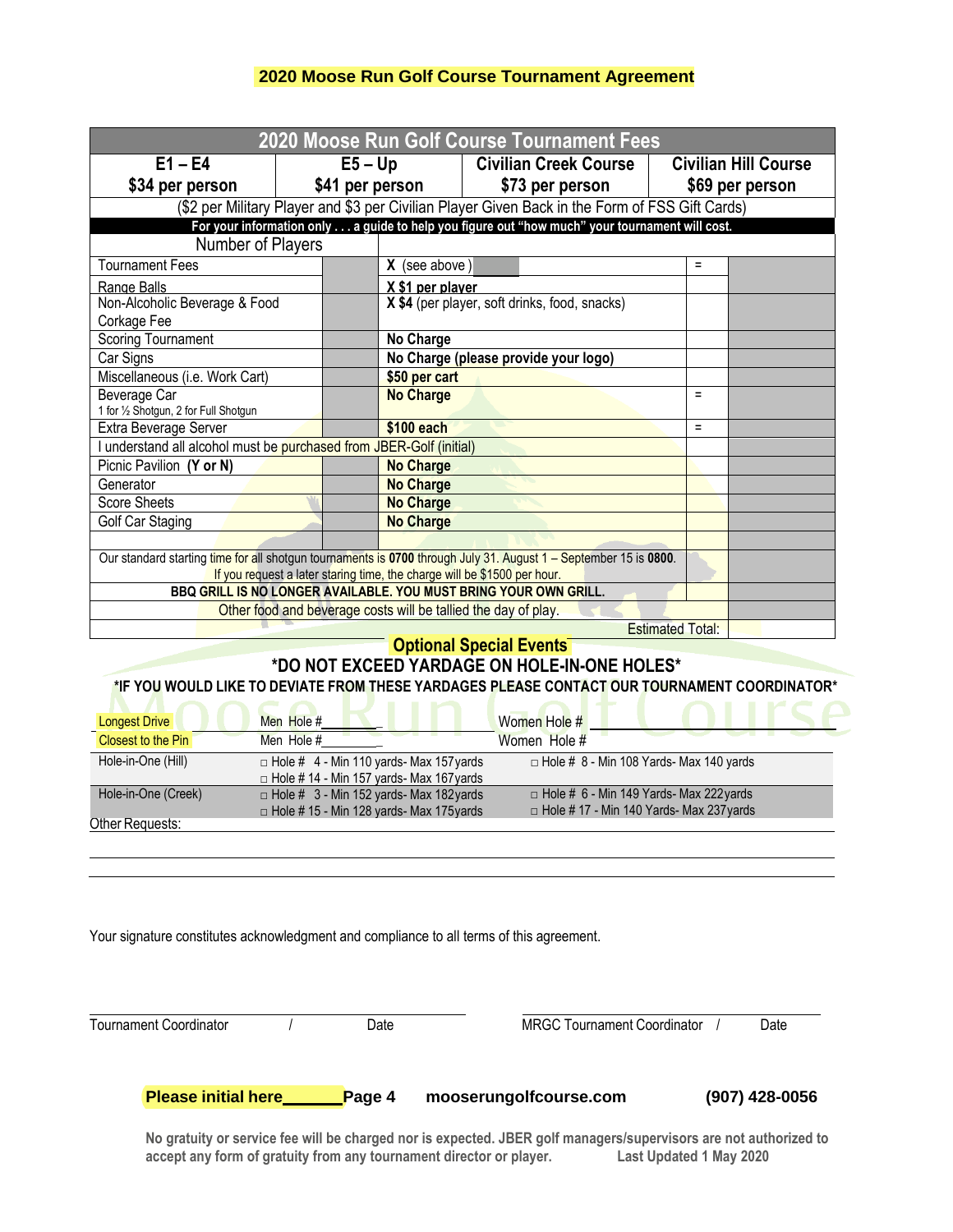| <b>2020 Tournament Food</b><br><b>Options (Prices subject to change)</b>                                             |                     |  |  |  |  |  |  |  |
|----------------------------------------------------------------------------------------------------------------------|---------------------|--|--|--|--|--|--|--|
| Tournaments may choose one entrée and two sides                                                                      |                     |  |  |  |  |  |  |  |
| <b>Entrée Choices</b>                                                                                                |                     |  |  |  |  |  |  |  |
| <b>Chicken Breast</b>                                                                                                | \$14.95<br>$\equiv$ |  |  |  |  |  |  |  |
| Hamburger                                                                                                            | $\equiv$<br>\$12.95 |  |  |  |  |  |  |  |
| Cheeseburger                                                                                                         | $\equiv$<br>\$13.95 |  |  |  |  |  |  |  |
| Wraps (Turkey, Ham, Roast Beef, Grilled Veggie)                                                                      | $=$<br>\$12.95      |  |  |  |  |  |  |  |
| Hot Dog or Bratwurst                                                                                                 | \$9.95<br>$\equiv$  |  |  |  |  |  |  |  |
| Pork Spare Ribs                                                                                                      | $=$<br>\$18.95      |  |  |  |  |  |  |  |
| <b>Fried Chicken</b>                                                                                                 | \$14.95<br>Ξ        |  |  |  |  |  |  |  |
| <b>Beef Brisket</b>                                                                                                  | $\equiv$<br>\$16.95 |  |  |  |  |  |  |  |
| <b>Pulled Pork BBQ</b>                                                                                               | \$16.95<br>$\equiv$ |  |  |  |  |  |  |  |
| Includes Two sides choices (circle two items below)                                                                  |                     |  |  |  |  |  |  |  |
| Potato Salad, Macaroni Salad, California Pasta Salad, Cole Slaw, Baked Beans, Green                                  |                     |  |  |  |  |  |  |  |
| Beans, Steamed Broccoli, Tossed Salad, Fried Rice, Macaroni & Cheese, Corn on the Cob,<br><b>Broccoli Casserole.</b> |                     |  |  |  |  |  |  |  |
| 16 inch Trays available                                                                                              |                     |  |  |  |  |  |  |  |
| Veggie Trays / serves 20-25 people                                                                                   | Ξ<br>\$35.00        |  |  |  |  |  |  |  |
| Finger Wrap Tray / serves 20-25 people                                                                               | \$45.00<br>$\equiv$ |  |  |  |  |  |  |  |
| Relish Tray / serves 20-25 people                                                                                    | \$45.00<br>$\equiv$ |  |  |  |  |  |  |  |
| Asst. Cubed Cheese Tray / serves 20-25 people                                                                        | \$50.00             |  |  |  |  |  |  |  |
|                                                                                                                      |                     |  |  |  |  |  |  |  |
| <b>Breakfast Menu Items</b>                                                                                          |                     |  |  |  |  |  |  |  |
| Marshal Sandwich (Egg, Cheese & Choice of meat)                                                                      | \$4.75<br>$\equiv$  |  |  |  |  |  |  |  |
| Continental Spread (Protein is Boiled Eggs)                                                                          | \$5.95<br>$=$       |  |  |  |  |  |  |  |
| Traditional Breakfast (Scrambled w/ choice of meat)                                                                  | \$9.95<br>Ξ         |  |  |  |  |  |  |  |

**Please initial here**

**Page 5 mooserungolfcourse.com (907) 428-0056**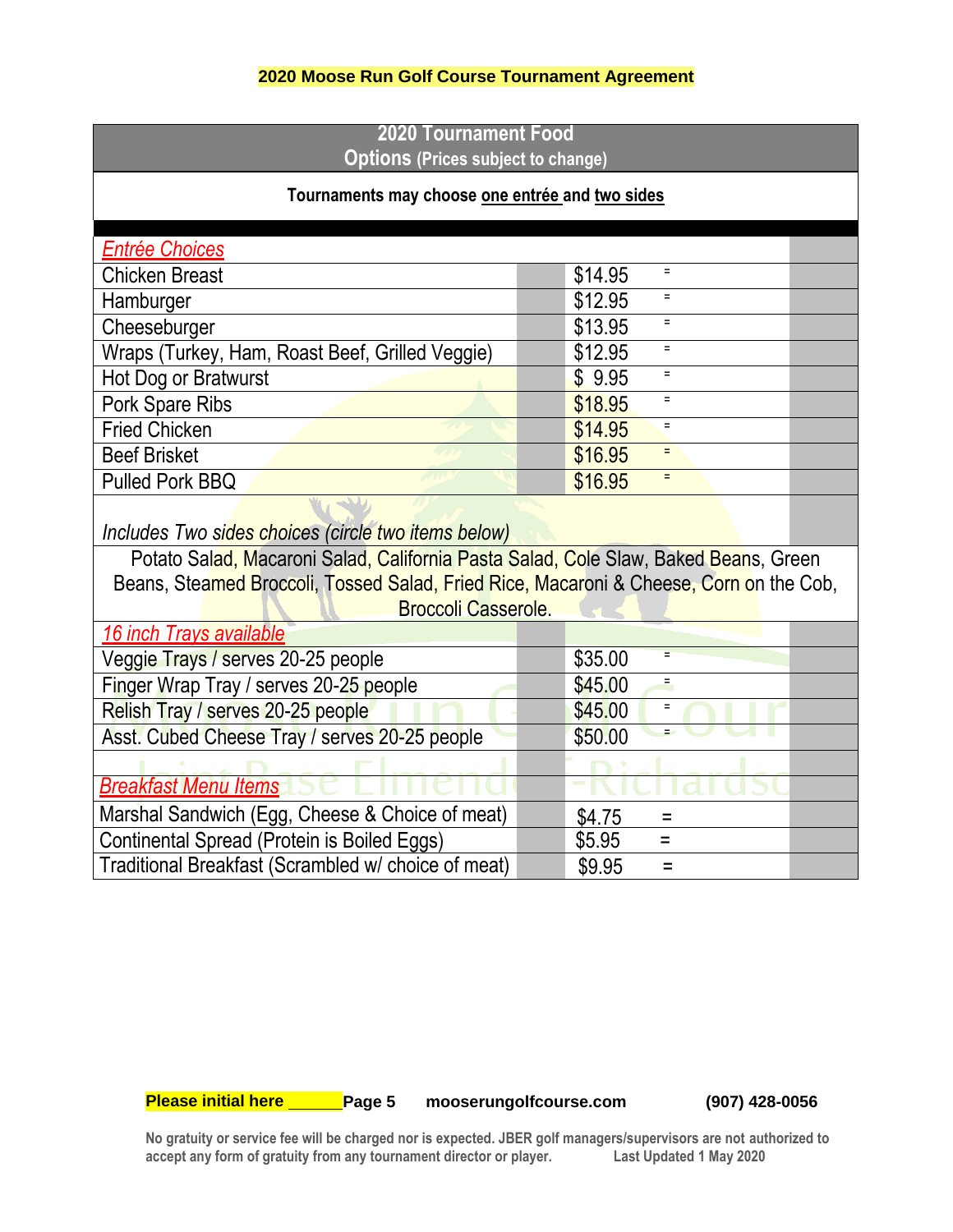| <b>BEVERAGE ORDER GUIDE FOR TOURNAMENTS (PRICES SUBJECT TO CHANGE) DATE:</b> |              |                 |                        |                         |              |                 |              |  |
|------------------------------------------------------------------------------|--------------|-----------------|------------------------|-------------------------|--------------|-----------------|--------------|--|
| <b>TOURNAMENT:</b>                                                           |              |                 | POINT OF CONTACT NAME: |                         |              |                 |              |  |
| <b>BEER</b>                                                                  | <b>PRICE</b> | <b>QUANTITY</b> | <b>TOTAL</b>           | <b>ALCOHOL</b>          | <b>PRICE</b> | <b>QUANTITY</b> | <b>TOTAL</b> |  |
| 1\2 BRL KEG                                                                  | \$320.00     |                 |                        | ALCOHOL MINI'S          | \$7.00       |                 |              |  |
| 1\6 BRL KEG                                                                  | \$180.00     |                 |                        | <b>1.75 LITRE</b>       |              |                 |              |  |
| <b>AK AMBER</b>                                                              | \$6.00       |                 |                        | <b>BAILEY'S</b>         | \$160.00     |                 |              |  |
| AK ICY BAY                                                                   | \$6.00       |                 |                        | CROWN                   | \$160.00     |                 |              |  |
| <b>AK KOLSCH</b>                                                             | \$6.00       |                 |                        | VODKA                   | \$160.00     |                 |              |  |
| AK WHITE                                                                     | \$6.00       |                 |                        | <b>1 LITRE</b>          |              |                 |              |  |
| <b>ANGRY ORCHARD</b>                                                         | \$6.00       |                 |                        | CHAMPAIGN               | \$30.00      |                 |              |  |
| <b>BLUE MOON</b>                                                             | \$6.00       |                 |                        | <b>WINE</b>             | \$30.00      |                 |              |  |
| <b>SAM ADAMS</b>                                                             | \$6.00       |                 |                        | <b>SODA</b>             |              |                 |              |  |
| <b>SUMMER SHANDY</b>                                                         | \$6.00       |                 |                        | <b>COKE</b>             | \$3.00       |                 |              |  |
| <b>TWISTER CREEK</b>                                                         | \$6.00       |                 |                        | <b>DIET COKE</b>        | \$3.00       |                 |              |  |
| <b>IMPORTED</b>                                                              |              |                 |                        | <b>CHERRY COKE</b>      | \$3.00       |                 |              |  |
| <b>CORONA</b>                                                                | \$6.00       |                 |                        | <b>COKE ZERO</b>        | \$3.00       |                 |              |  |
| <b>HEINEKEN</b>                                                              | \$6.00       |                 |                        | DR. PEPPER              | \$3.00       |                 |              |  |
| <b>DOS EQUIS</b>                                                             | \$6.00       |                 |                        | DT DR. PEPPER           | \$3.00       |                 |              |  |
| <b>STELLA ARTOIS</b>                                                         | \$6.00       |                 |                        | <b>BARG'S ROOT BEER</b> | \$3.00       |                 |              |  |
| <b>DOMESTIC</b>                                                              |              |                 |                        | <b>FANTA ORANGE</b>     | \$3.00       |                 |              |  |
| <b>BUD</b>                                                                   | \$4.50       |                 |                        | <b>MELLOW YELLOW</b>    | \$3.00       |                 |              |  |
| <b>BUDLT</b>                                                                 | \$4.50       |                 |                        | MM LEMONADE             | \$3.00       |                 |              |  |
| <b>BUD LT CLAMATA</b>                                                        | \$4.50       |                 |                        | <b>SPRITE</b>           | \$3.00       |                 |              |  |
| <b>BUD LT LIME</b>                                                           | \$4.50       |                 |                        | SPRITE ZERO             | \$3.00       |                 |              |  |
| <b>COORS</b>                                                                 | \$4.50       |                 |                        | <b>POWERADE</b>         |              |                 |              |  |
| <b>COORS LT</b>                                                              | \$4.50       |                 |                        | *BLUE                   | \$3.00       |                 |              |  |
| <b>MGD</b>                                                                   | \$4.50       |                 |                        | *ORANGE                 | \$3.00       |                 |              |  |
| MGD <sub>64</sub>                                                            | \$4.50       |                 |                        | *PURPLE                 | \$3.00       |                 |              |  |
| <b>MILLER LITE</b>                                                           | \$4.50       |                 |                        | $*$ RED                 | \$3.00       |                 |              |  |
| ODOUL'S                                                                      | \$4.50       |                 |                        | <b>WATER</b>            |              |                 |              |  |
| PBR                                                                          | \$4.00       |                 |                        | <b>COURSE WATER</b>     | \$0.50       |                 |              |  |
| <b>WINE</b>                                                                  |              |                 |                        | <b>DASANI WATER</b>     | \$2.00       |                 |              |  |
| <b>CABERNET</b>                                                              | \$6.00       |                 |                        | <b>SMART WATER</b>      | \$5.00       |                 |              |  |
| CHARDONNAY                                                                   | \$6.00       |                 |                        | <b>VITAMIN WATER</b>    | \$3.00       |                 |              |  |
| <b>MERLOT</b>                                                                | \$6.00       |                 |                        | <b>JUICE</b>            |              |                 |              |  |
| <b>MUSCATO</b>                                                               | \$6.00       |                 |                        | ORANGE                  | \$3.00       |                 |              |  |
| PINOT GRIGIO                                                                 | \$6.00       |                 |                        | <b>APPLE</b>            | \$3.00       |                 |              |  |
| <b>COOLERS</b>                                                               |              |                 |                        | CRANAPPLRASP            | \$3.00       |                 |              |  |
| MIKE'S                                                                       |              |                 |                        | <b>BOTTLED TEA</b>      |              |                 |              |  |
| *BLACK CHERRY                                                                | \$6.00       |                 |                        | <b>GREEN TEA</b>        | \$3.00       |                 |              |  |
| *LEMON                                                                       | \$6.00       |                 |                        | <b>SWEET TEA</b>        | \$3.00       |                 |              |  |
| *LIME                                                                        | \$6.00       |                 |                        | <b>UNSWTND TEA</b>      | \$3.00       |                 |              |  |
| *MANGO                                                                       | \$6.00       |                 |                        | <b>ENERGY DRINK</b>     |              |                 |              |  |
| <b>TRULY</b>                                                                 | \$6.00       |                 |                        | <b>MONSTER</b>          | \$4.50       |                 |              |  |
| <b>WHITE CLAW</b>                                                            | \$6.00       |                 |                        | <b>RED BULL</b>         | \$4.50       |                 |              |  |
| <b>Special Requests</b>                                                      |              |                 |                        | <b>Special Requests</b> |              |                 |              |  |

**Please initial here \_\_\_\_\_Page 6 mooserungolfcourse.com (907) 428-0056** 

**No gratuity or service fee will be charged nor is expected. JBER golf managers/supervisors are not authorized to accept any form of gratuity from any tournament director or player. Last Updated 1 May 2020**

 $\frac{1}{2}$